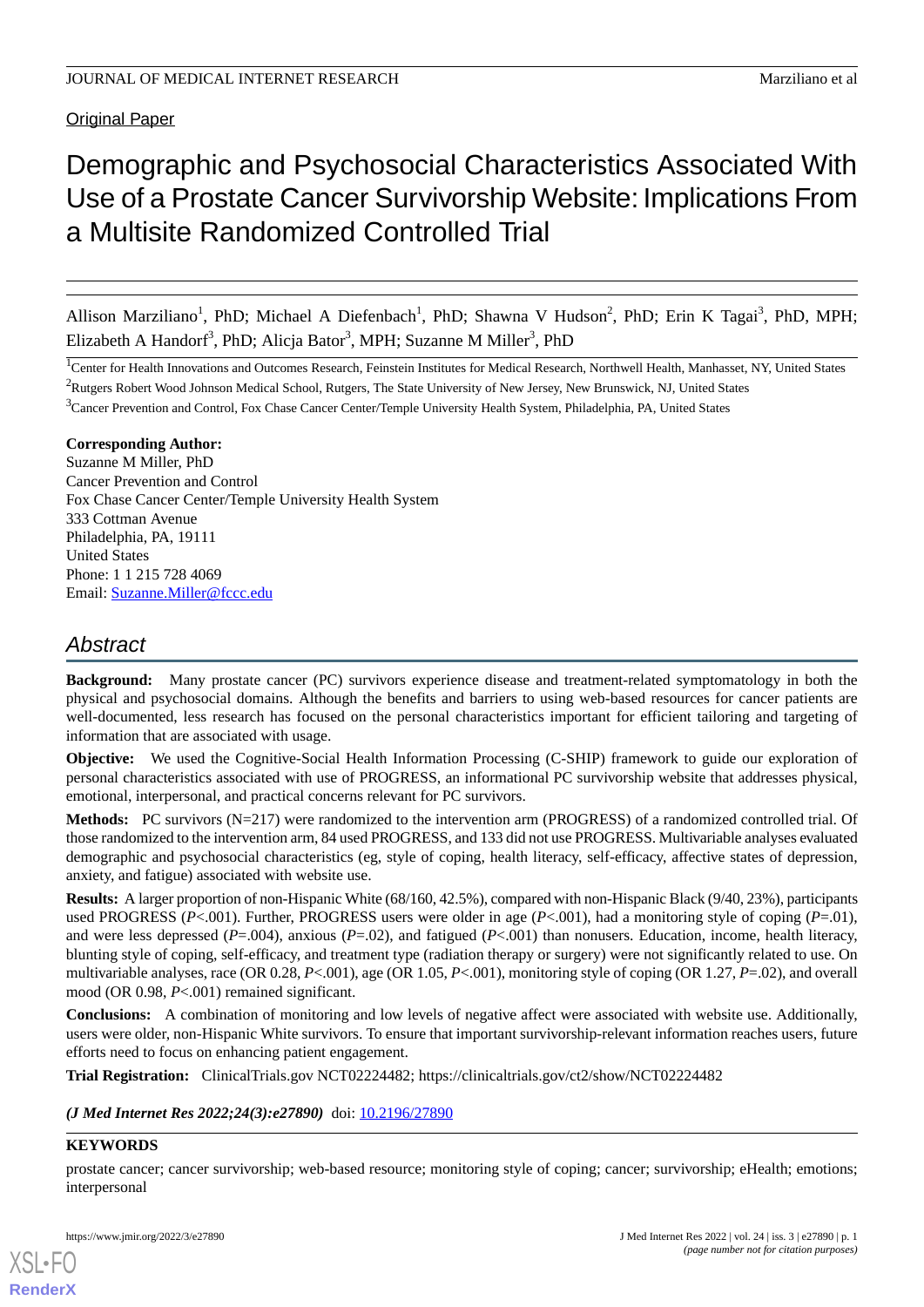# *Introduction*

Prostate cancer (PC) is the second most common cancer diagnosed in men in the United States, with about 1 in 9 men diagnosed during their lifetime. The American Cancer Society estimates that, in 2021, there will be 248,530 new cases of PC in the United States [[1\]](#page-6-0). The 5-year relative survival rate for localized PC is near 100% [\[1](#page-6-0)]. Consequently, the population of PC survivors is growing, exhibiting specific disease and treatment-related symptomatology in both the physical (eg, urinary, bowel, or sexual dysfunction  $[2,3]$  $[2,3]$  $[2,3]$  $[2,3]$ ) and psychosocial (eg, high rates of distress, anxiety, reduced quality of life, depression, adjustment difficulties, fear of cancer recurrence [[4-](#page-7-1)[7\]](#page-7-2)) domains. Further, studies have shown there is a significant interpersonal impact of PC on patients' relationships with their spouses and loved ones, as they struggle with intimacy, sexual confidence, sense of masculinity, familial cancer risk, and communicating about their diagnosis, treatment, and symptoms with friends [\[8](#page-7-3),[9\]](#page-7-4).

The rapid development of modern technology has facilitated the use of web-based resources for individuals dealing with illness and treatment-related side effects, as is the case for PC survivors. Web-based resources have been developed and evaluated for many groups including breast cancer survivors [[10,](#page-7-5)[11\]](#page-7-6), patients with melanoma [[12](#page-7-7)], and families with parental cancer, as well as to educate nurses on reproductive issues in cancer patients [\[13](#page-7-8)]. Existing web-based resources specifically for patients with or survivors of PC include education or decision aids, interventions to reduce distress after treatment, and physical activity interventions [\[13](#page-7-8)-[21\]](#page-7-9).

Benefits to using web-based resources include ease of access at the patient's own schedule in a private place; ability to access the intervention through multiple channels (ie, personal computer, tablet, smartphone); augmented content through interactive videos, graphics, and testimonials; tailored content for treatment approaches or specific time points in the recovery trajectory; access transcending geographical barriers; and tracking patient recovery in real time [\[22](#page-8-0)-[28\]](#page-8-1). Yet, there are also unique barriers, including lack of internet access, participants' privacy concerns, and program costs associated with developing and maintaining web-based resources [\[29](#page-8-2)-[32\]](#page-8-3). In addition, studies have reported challenges engaging patients for initial access and staying engaged in recommended programs. A systematic review of adherence to web-based interventions showed that, on average, only about 50% of participants engage in software-based interventions, with variations from 10% to 90% across studies [\[33](#page-8-4)].

To increase engagement and persistent use of health-related software programs, it is therefore important to identify psychosocial characteristics that go beyond the commonly known access and demographic variables (eg, younger age, higher education) [[28](#page-8-1)[,29](#page-8-2)]. Thus, the current study aimed to identify patient demographic and psychosocial characteristics associated with use of PROGRESS, a web-based intervention for PC survivors.

## *Methods*

#### **Conceptual Framework**

Our study is guided by the Cognitive-Social Health Information Processing (C-SHIP) model, a theoretical framework that identifies 5 cognitive-affective constructs that are associated with engagement in health protective behaviors [\[34](#page-8-5),[35\]](#page-8-6). These constructs consist of (1) cancer-relevant interpretations, (2) beliefs and expectations about cancer treatment and disease outcomes, (3) cancer-relevant goals and values, (4) cancer-relevant affective states, and (5) self-regulatory competencies and skills for generating and maintaining goal-oriented health-related behaviors. For the purpose of our analyses, these theoretical C-SHIP constructs were operationalized with the following patient-level variables: monitoring styles of coping (ie, the disposition to stand for and attend to health-relevant cues that entail C-SHIP's cancer-relevant interpretations, beliefs, and expectations about health risks); health literacy (C-SHIP's skills for generating and maintaining goal-oriented health behaviors); self-efficacy (C-SHIP's self-regulatory competencies); depression, anxiety, and fatigue (C-SHIP's cancer-relevant affective states). We hypothesized that these constructs are significantly and positively related to patient engagement and usage of the PROGRESS program.

#### **Patient Recruitment**

For the parent randomized controlled trial (RCT), PC patients were recruited during routine posttreatment follow-up appointments at 4 mid-Atlantic cancer centers. Recruitment occurred over the course of 3 years (2013-2016). Patients were eligible if they were diagnosed with localized PC (T1-T3c N0M0), were within 1 year of treatment completion, had regular access to a computer or a tablet with internet either at home or at another public place, were aged 18 years or older, were able to give consent, and were able to communicate in English. Exclusion criteria were presence of another primary cancer or a cancer recurrence.

Eligible patients who agreed to participate in the study were enrolled after signing the consent form and completing the baseline survey. Using block randomization by site, participants were randomized to either the control group (print materials: NCI's *Facing Forward: Life after Cancer Treatment* and *What You Need to Know about Prostate Cancer*) or the intervention group (PROGRESS + print materials). This manuscript focuses only on the subgroup of participants that were randomized to the intervention group, PROGRESS. This study was approved by the Institutional Review Boards at Fox Chase Cancer Center (#11‐825), Rutgers University (#0220110092), Northwell Health (#14 - 672), and Mt. Sinai (#11 - 01136).

#### **Intervention Condition**

#### *PROGRESS Content*

PROGRESS is a self-paced, web-based educational program to address PC survivors'information needs in 6 specific domains suggested by prior work of the investigators [\[15](#page-7-10),[16,](#page-7-11)[21](#page-7-9),[36-](#page-8-7)[37\]](#page-8-8), literature on this population, and formative work to develop the intervention content. These domains are (1) treatment type and

```
XS • FC
RenderX
```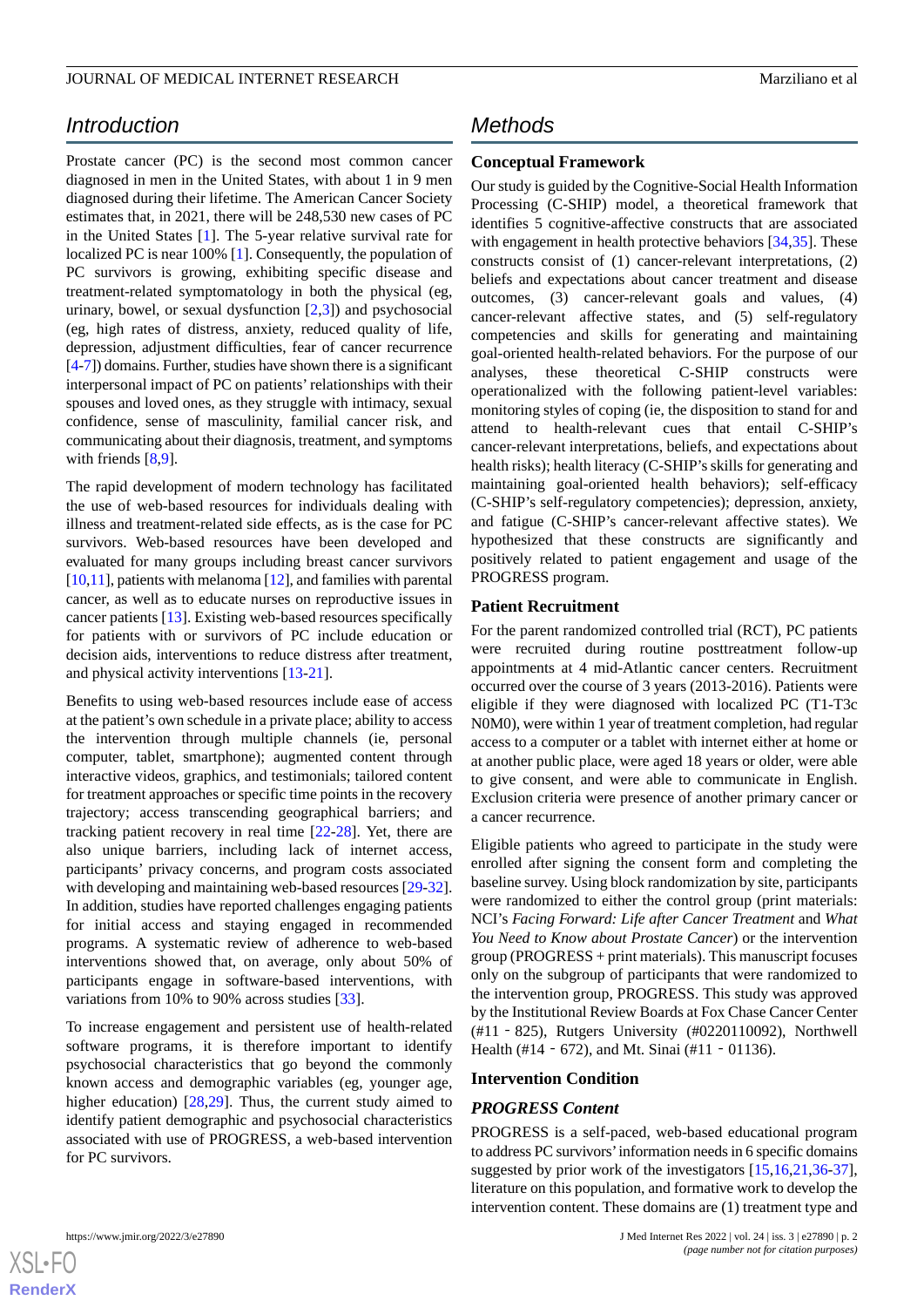expected prostate specific antigen (PSA) changes, which indicate PC status and progression; (2) physical side effects (eg, urinary and sexual dysfunction); (3) emotional concerns (eg, fear of cancer recurrence); (4) interpersonal concerns (eg, communications with providers and family); (5) practical concerns (eg, follow-up care, financial needs); and (6) healthy lifestyle (eg, nutrition, physical activities) [\[15](#page-7-10),[38\]](#page-8-9). Information is culturally targeted and tailored to different survivorship stages (eg, short-term vs long-term survivorship needs). PROGRESS was developed through a 2-phase, qualitative formative research study. Phase 1 included individual interviews with 5 and group interviews with 12 early-stage prostate cancer patients to determine intervention content and interface. Phase 1 employed iterative user and usability testing (n=12) to finalize the intervention. Participants expressed interest in action-oriented content on managing treatment side effects, handling body image and comorbidities related to overweight or obesity, coping with emotional and communication issues, tips to reduce disruption of daily living activities, and health skills training tools. An extensive readability evaluation was conducted in order to ensure that the PROGRESS intervention met plain language standards. To conduct this evaluation, members of the Office of Health Communications and Health Disparities at Fox Chase Cancer Center used the software program, Health Literacy Advisor, to calculate reading grade levels and offer replacement text for complex terms and long sentences. All text was revised as needed to conform to an 8th or 9th grade target level reading range. For more information on the development, preliminary testing, and efficacy of PROGRESS, see Miller et al [[38\]](#page-8-9) and Tagai et al [[39,](#page-8-10)[40](#page-8-11)].

PROGRESS features include a topics tab (addressing financial or legal issues; interpersonal communication, emotional and practical concerns; negative feelings; and side effects); videos from physicians, patients, and content experts; fields for personal tracking (of PSA level, health status, weight, sleep, urinary or erectile dysfunction, medication, living habits, and questions for upcoming physician appointments); information on the latest PC findings (in prevention, screening, treatment, and survivorship); a virtual health center and navigator; theoretically guided normalizing messages; testimonials from a group of diverse PC survivors; and technology support (a tutorial program and a help desk). The software program underwent extensive usability testing before it was released for study purposes [[38\]](#page-8-9).

#### *Translating Theory-Driven Constructs to Practical Content*

The 5 key theoretical constructs were operationalized within PROGRESS through the program's components of (1) providing accurate information, (2) creating realistic expectations and promoting self-efficacy, (3) exploring the patient's goals and values and encouraging behavior consistent with them, (4) validating feelings and facilitating emotional support, and (5) providing information and training to maximize self-regulatory competencies and skills.

#### **Data Collection**

Assessments were conducted at baseline and at 1-month, 3-month, and 6-month follow-ups. Data for these analyses were drawn from the baseline assessment and indication of website

use during the study. Patients completed the assessments via paper-and-pencil survey, online via REDCap, or telephone interview. Follow-up telephone calls or emails (based on participant's preferred survey completion method) were used for noncompleted surveys. Participants received a US \$20 gift card for each completed assessment.

#### **Study Measures**

Demographics assessed at baseline included race/ethnicity, age, and education. Comorbidities were captured using the Charlson Comorbidity Index, a 16-item weighted measure evaluating the presence or absence, or severity, of illnesses [[41\]](#page-8-12). The Charlson is scored as a weighted sum of the illnesses, such that a positive response for certain illnesses (ie, myocardial infarction, congestive health failure, dementia) adds 1 point each, a positive response for other illnesses (ie, leukemia) adds 2 points each, and a positive response for AIDS adds 6 points. The remaining illnesses, which are scored on a severity scale, are multiplied by 2, 3, 2, and 6 for diabetes mellitus, liver disease, renal disease, and malignant solid tumor, respectively. Style of coping was assessed using the Monitor/Blunter Style Scale (MBSS) [[42\]](#page-9-0). Health Literacy was assessed using a 3-item screen for health literacy [[43,](#page-9-1)[44](#page-9-2)]. The 3 items are: "How often do you have someone help you read hospital materials?", "How confident are you filling out medical forms by yourself?", and "How often do you have problems learning about your medical condition because of difficulty understanding written information?" Response options are on a 5-point Likert scale ranging from "always to never" or "extremely to not at all." Self-efficacy for symptom control was measured using an author-constructed 12-item scale that asked participants how confident they were to "manage any treatment-related fatigue," "recover your emotional well-being," and "does your family know how to support you?" [\[45](#page-9-3)]. Depression, anxiety, and fatigue were assessed with the Profile of Mood States Short Form (POMS-SF), using the respective depression, anxiety, and fatigue subscales [\[46](#page-9-4)]. Depression was also assessed with the Center for Epidemiological Studies-Depression subscale (CES-D) [\[47](#page-9-5)]. Undergoing surgery or radiation therapy was assessed via self-report and confirmed with medical chart abstraction.

The outcome variable, PROGRESS use, was a binary variable coded as "use" or "nonuse" and was obtained via Google Analytics after completion of the participants' last follow-up assessments. Participants randomized to PROGRESS were considered to have used PROGRESS if they clicked beyond the home page at least once during the study period. Participants were categorized as nonusers if they did not log in or logged in but did not click through to any other page beyond the home page. We were unable to track amount of website use with the available tracking metrics.

#### **Statistical Analyses**

Data were analyzed with SPSS version 19.0 and R version 3.6. Descriptive statistics were used to characterize the sample [[48,](#page-9-6)[49\]](#page-9-7). We then used a series of univariable logistic regression models to test the association between website use and each variable of interest, using generalized estimating equations with robust standard errors to account for within-site correlation. We

```
XS-FO
RenderX
```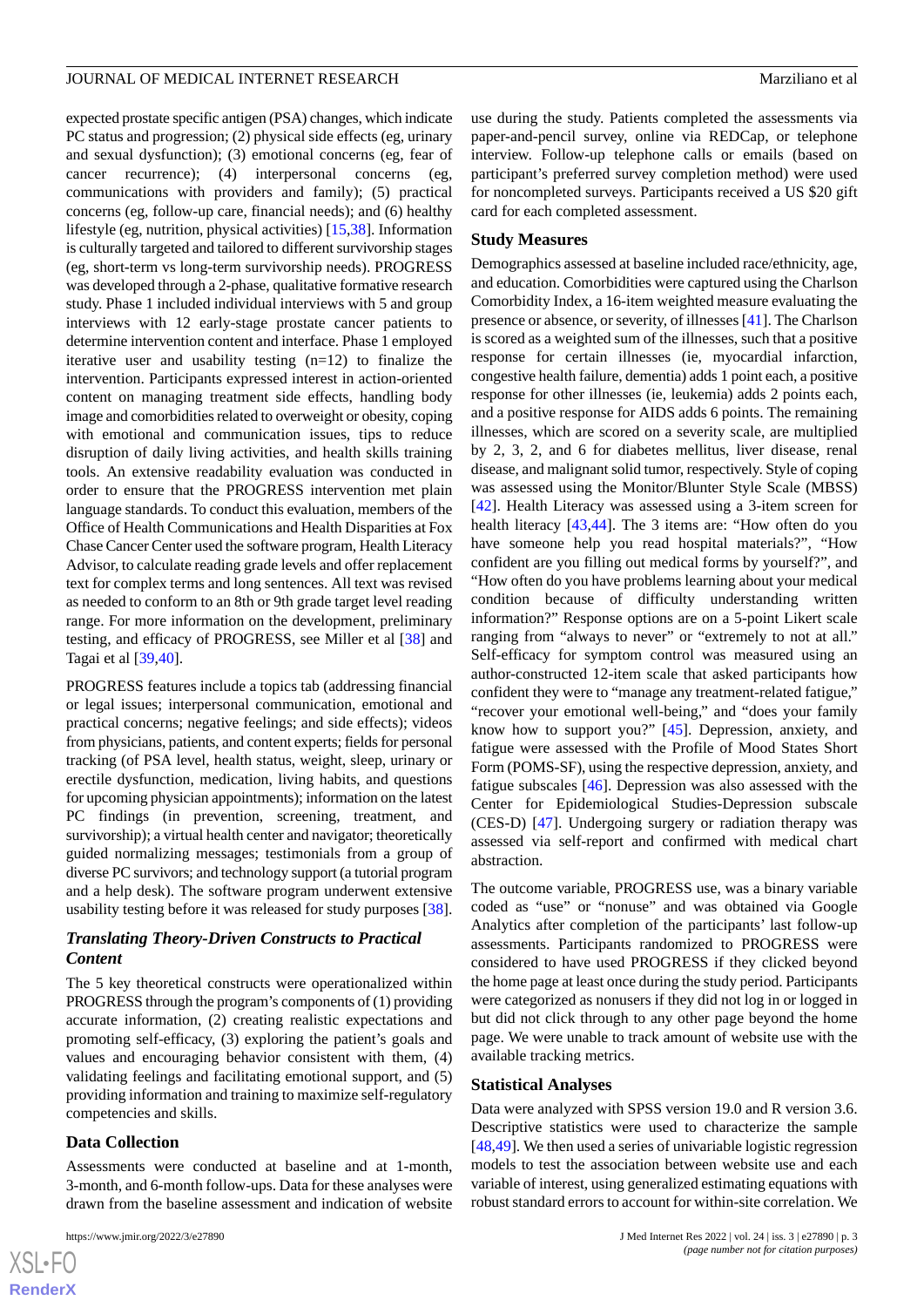also used a multivariable logistic regression model to simultaneously evaluate the variables' associations with website use. Significant variables from the univariate logistic regression analyses, a priori variables of interest, and surgery or radiation treatment (hormone therapy was excluded due to low number of patients receiving this treatment) were included in the multivariable logistic regression model. To avoid collinearity, the POMS-SF total score was included rather than the individual subscales. A 2-sided *P* value <.05 was considered statistically significant.

# *Results*

#### **Recruitment**

A total of 927 participants were assessed for eligibility; 278 did not meet inclusion criteria, leaving 649 eligible. A total of 431 participants (66.4% of those eligible) consented and were enrolled and randomized (217 PC survivors were randomized to PROGRESS, and 214 were randomized to the control condition), and 218 declined to participate. Of those randomized to PROGRESS, 73.3% (159/217) completed the 1-month time point, 54.8% (119/217) completed the 3-month time point, and 47.5% (103/217) completed the 6-month time point. See [Figure](#page-3-0) [1](#page-3-0) for a detailed CONSORT (Consolidated Standards of Reporting Trials) diagram, adapted for this study focusing on the PROGRESS intervention arm.

<span id="page-3-0"></span>**Figure 1.** CONSORT (Consolidated Standards of Reporting Trials) diagram for the PROGRESS intervention arm.



#### **Sample Demographics**

Overall, the sample was mostly non-Hispanic White (160/217, 73.7%), married (175/217, 80.6%), and with no comorbidities (167/214, 78.0%). About half (103/215, 47.9%) had a college degree or higher, and about half (115/217, 53.0%) endorsed that they were in the highest income bracket (US \$75,001 and greater). In terms of treatment, about half (112/217, 51.6%) had surgery. The average age of the sample was 63.79 (SD 6.67) years. See [Table 1](#page-4-0) for details.

Participants' mean scores were 2.46 (SD 2.20) and 1.44 (SD 1.41) on the monitoring and blunting subscales, respectively; 13.12 (SD 2.24) on the measure of health literacy; 8.75 (SD 1.11) on the self-efficacy for re-entry scale; 4.76 (SD 4.32) on the anxiety measure; and 6.27 (SD 5.05) on the measure of fatigue. Further, the average scores on the POMS-SF depression measure and CES-D measure were 3.30 (SD 3.94) and 5.99 (SD 5.27), respectively. See [Table 1](#page-4-0) for details.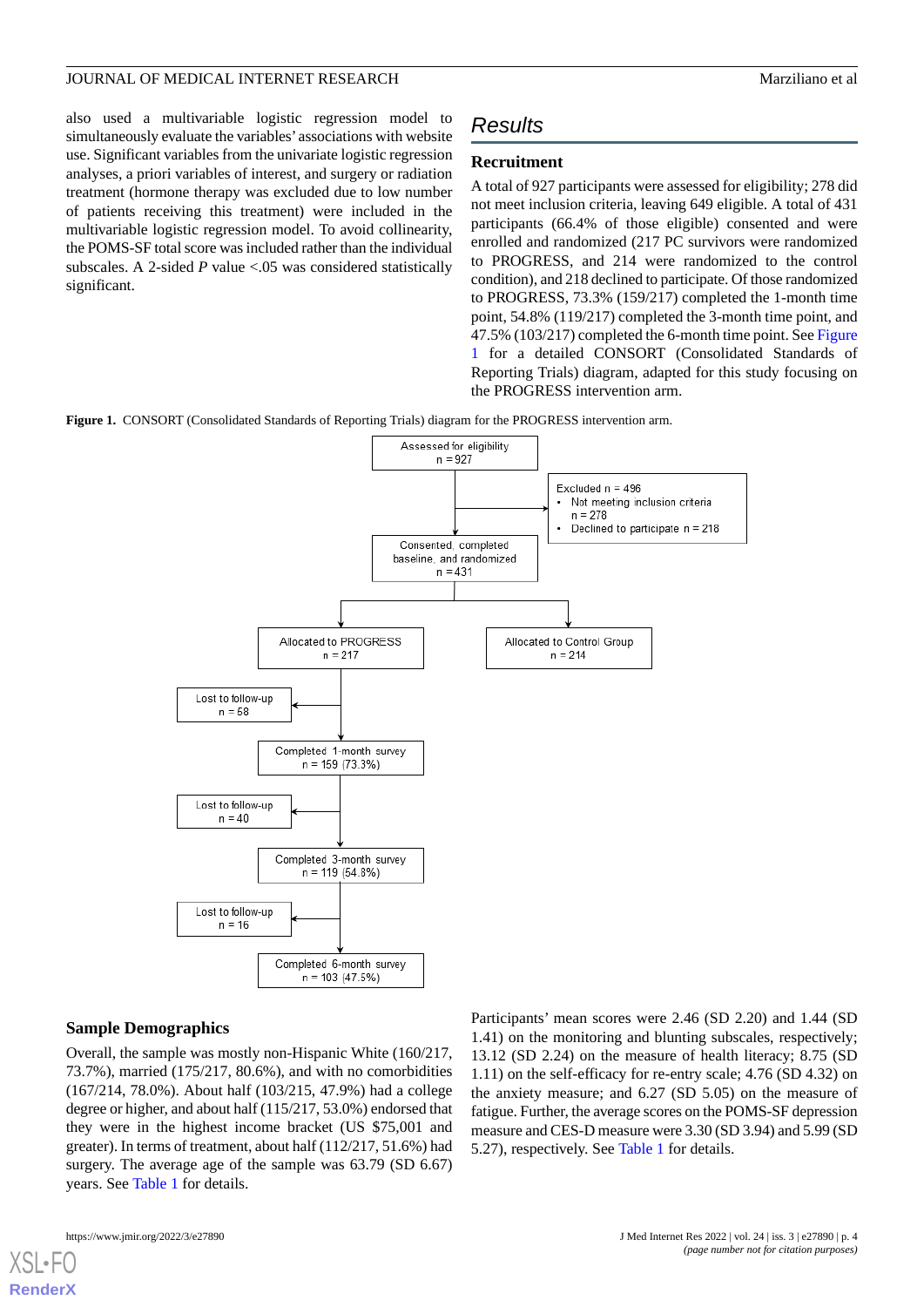### **JOURNAL OF MEDICAL INTERNET RESEARCH** Marziliano et al

<span id="page-4-0"></span>**Table 1.** Demographic characteristics of website users and nonusers (controlling for study site).

| Variable                                                                   | Website users $(n=84)$ | Nonusers $(n=133)$ | Total sample $(N=217)$ | $P$ value        |
|----------------------------------------------------------------------------|------------------------|--------------------|------------------------|------------------|
| Race/ethnicity, n (%)                                                      |                        |                    |                        |                  |
| Non-Hispanic White                                                         | 68 (81.0)              | 92(69.2)           | 160(73.7)              | ref <sup>a</sup> |
| Non-Hispanic Black                                                         | 9(10.7)                | 31(23.3)           | 40(18.4)               | < .001           |
| All other races                                                            | 7(8.3)                 | 10(7.5)            | 17(7.8)                | .86              |
| Age (years), mean (SD)                                                     | 65.37 (7.03)           | 62.79(6.27)        | 63.79(6.67)            | < 0.001          |
| Education <sup>b</sup> , $n$ (%)                                           |                        |                    |                        |                  |
| High school or less                                                        | 16(19.0)               | 33(25.2)           | 49 (22.8)              | ref              |
| Some college                                                               | 26(31.0)               | 37(28.2)           | 63(29.3)               | .40              |
| College degree                                                             | 22(26.2)               | 33(25.2)           | 55(25.6)               | .08              |
| Graduate/professional degree                                               | 20(23.8)               | 28(21.4)           | 48 (22.3)              | .60              |
| Household income (US \$), n (%)                                            |                        |                    |                        |                  |
| $<$ 45,000                                                                 | 11(13.1)               | 25(18.8)           | 36(16.6)               | ref              |
| 45,001-75,000                                                              | 21(25.0)               | 31(23.3)           | 52(24.0)               | .34              |
| $\geq 75,001$                                                              | 49 (58.3)              | 66 (49.6)          | 115(53.0)              | .25              |
| Missing                                                                    | 3(3.6)                 | 11(8.3)            | 14(6.5)                | .30              |
| Marital status, $n$ (%)                                                    |                        |                    |                        |                  |
| Never married, divorced, separated, widowed, single, un-<br>known, refused | 12(14.3)               | 30(22.6)           | 42(19.4)               | ref              |
| Married or domestic partnership                                            | 72(85.7)               | 103(77.4)          | 175(80.6)              | .08              |
| Health literacy, mean (SD)                                                 | 13.51 (1.94)           | 12.87(2.39)        | 13.12 (2.24)           | .18              |
| Blunting, mean (SD)                                                        | 1.65(1.24)             | 1.31(1.50)         | 1.44(1.41)             | .29              |
| Monitoring, mean (SD)                                                      | 3.01(1.93)             | 2.11(2.29)         | 2.46(2.20)             | .01              |
| Self-efficacy for re-entry, mean (SD)                                      | 8.83 (0.98)            | 8.70(1.18)         | 8.75(1.11)             | .07              |
| Depression (POMS- $SFc$ ), mean (SD)                                       | 2.89(3.25)             | 3.56(4.31)         | 3.30(3.94)             | .15              |
| Depression (CES- $D^d$ ), mean (SD)                                        | 5.29(4.17)             | 6.43(5.84)         | 5.99(5.27)             | < 0.001          |
| Tense/anxiety, mean (SD)                                                   | 4.36 (3.74)            | 5.01(4.65)         | 4.76 (4.32)            | $.02\,$          |
| Fatigue, mean (SD)                                                         | 5.72(4.64)             | 6.61(5.28)         | 6.27(5.05)             | $< 001$          |
| Charlson Comorbidity Index <sup>e</sup> , n (%)                            |                        |                    |                        |                  |
| $\boldsymbol{0}$                                                           | 66 (79.5)              | 101(77.1)          | 167(78.0)              | ref              |
| $\mathbf{1}$                                                               | 10(12.1)               | 18(13.7)           | 28(13.1)               | .52              |
| $\geq$ 2                                                                   | 7(8.4)                 | 12(9.2)            | 19(8.9)                | .30              |
| Radiation therapy, n (%)                                                   |                        |                    |                        |                  |
| $\rm No$                                                                   | 52(61.9)               | 96 (72.2)          | 148 (68.2)             | .09              |
| Yes                                                                        | 32(38.1)               | 37(27.8)           | 69 (31.8)              |                  |
| Surgery, n (%)                                                             |                        |                    |                        |                  |
| No                                                                         | 39 (46.4)              | 66 (49.6)          | 105(48.4)              | .80              |
| Yes                                                                        | 45 (53.6)              | 67(50.4)           | 112 (51.6)             |                  |

<sup>a</sup>ref: reference.

 $<sup>b</sup>$ Total n=215.</sup>

c POMS-SF: Profile of Mood States Short Form.

<sup>d</sup>CES-D: Center for Epidemiological Studies-Depression subscale.

 $\text{°Total}$  n=214.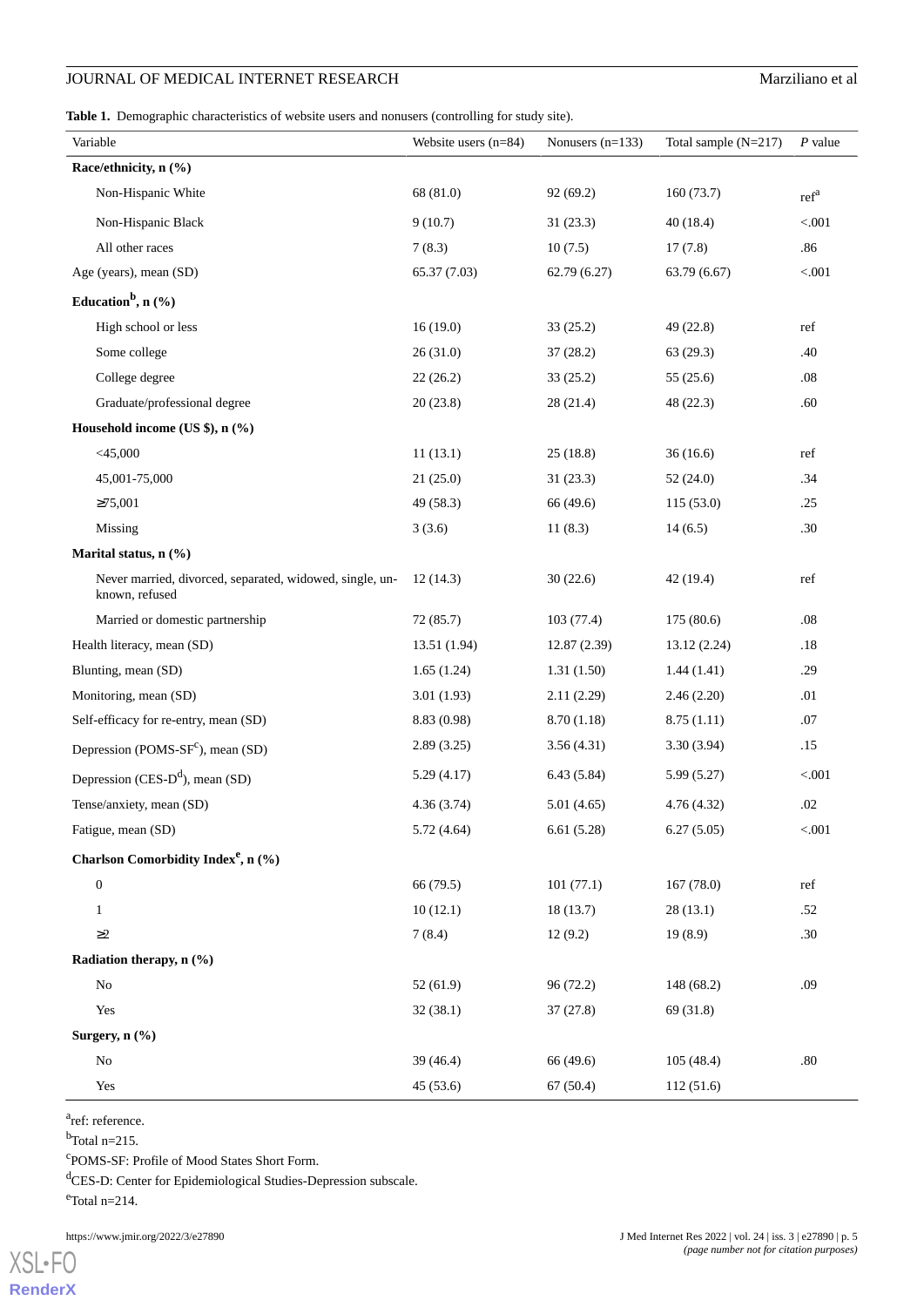#### **Main Analyses**

Of the 217 patients, 84 (38.7%) reported using the website versus the 133 (61.3%) who reported that they did not use the website. When controlling for study site, there were significant differences between those who used PROGRESS and those who did not use PROGRESS in the following variables: race/ethnicity, age, style of coping, depression, anxiety, and fatigue. Specifically, a larger proportion of non-Hispanic White (68/160, 42.5%), compared with non-Hispanic Black (9/40, 23%), participants used PROGRESS (*P*<.001; [Table 1](#page-4-0)). Users of PROGRESS were older in age (mean 65.37, SD 7.03 years vs mean 62.79, SD 6.27 years; *P*<.001), higher on monitoring (mean 3.01, SD 1.93 vs mean 2.11, SD 2.29; *P*=.01), and less depressed (mean 5.29, SD 4.17 vs mean 6.43, SD 5.84; *P*<.001), anxious (mean 4.36, SD 3.74 vs mean 5.01, SD 4.65; *P*=.02),

and fatigued (mean 5.72, SD 4.64 vs mean 6.61, SD 5.28; *P*<.001). There were no other significant differences between those who used PROGRESS and those who did not use PROGRESS.

In the multivariable model, non-Hispanic Black participants were significantly less likely to use the website than non-Hispanic White participants (OR 0.28, 95% CI 0.25-0.32; [Table 2](#page-5-0)). There was no significant difference between non-Hispanic White participants and those of all other race/ethnicities (OR 0.77, 95% CI 0.43-1.36). Additionally, older participants were more likely to use the website (OR 1.05, 95% CI 1.04-1.07), as well as those reporting greater monitoring style of coping (OR 1.27, 95% CI 1.04-1.56). Finally, those with a more negative mood state were significantly less likely to use the website (OR 0.98, 95% CI 0.97-0.98).

<span id="page-5-0"></span>**Table 2.** Multivariable logistic regression analysis (controlling for study site).

| Variable                                 | OR <sup>a</sup> | SE   | $LCL^b$ | UCL <sup>c</sup> |
|------------------------------------------|-----------------|------|---------|------------------|
| Non-Hispanic Black <sup>d</sup>          | 0.28            | .07  | 0.25    | 0.32             |
| All other races/ethnicities <sup>d</sup> | 0.77            | .29  | 0.43    | 1.36             |
| Age                                      | 1.05            | .01  | 1.04    | 1.07             |
| Monitoring                               | 1.27            | .10  | 1.04    | 1.56             |
| Self-efficacy for re-entry               | 0.89            | .07  | 0.78    | 1.01             |
| Mood total                               | 0.98            | .004 | 0.97    | 0.98             |
| Radiation therapy <sup>e</sup>           | 1.42            | .19  | 0.98    | 2.07             |
| Surgery <sup>e</sup>                     | 1.19            | .39  | 0.56    | 2.57             |

<sup>a</sup>OR: odds ratio.

<sup>b</sup>LCL: lower confidence limit.

<sup>c</sup>UCL: upper confidence limit.

<sup>d</sup>Reference group: non-Hispanic White.

<sup>e</sup>Reference group: did not receive treatment.

### *Discussion*

#### **Principal Findings**

PROGRESS was more likely to be used by PC survivors who were high on monitoring style of coping, a coping style to deal with threat that involves scanning for and magnifying disease-related cues [\[42](#page-9-0)]. Monitors are often more concerned about their illness, experience more treatment-related side effects, are more knowledgeable about their medical situation, feel themselves to be at greater personal risk, and are less satisfied with and more demanding about the psychosocial aspects of their care [[50\]](#page-9-8). Notably, they are more often adherent to medical recommendations and place greater value on health-related information [[50\]](#page-9-8). The PROGRESS website offered patients characterized as monitors authoritative information about PC from providers and testimonials by a diverse group of survivors who are addressing psychosocial aspects of the disease. Thus, PROGRESS offers monitors health-related information that they typically value and that translated into higher use.

Results also showed that PROGRESS was more likely to be used by non-Hispanic, White PC survivors, confirming prior established patterns of internet use. A study conducted by the Pew Research Center indicated that internet usage is more common in White compared with non-Hispanic Black populations [\[51](#page-9-9),[52\]](#page-9-10). Racial disparities in education are well-documented and favor non-minority populations [\[53](#page-9-11),[54\]](#page-9-12). Patients with higher levels of education are more likely to have used a computer in the past and would be more apt to use offered resources, such as PROGRESS.

PROGRESS users' relatively positive mood (less depressed, less anxious, and less fatigued) allows them to mobilize in support of their health, which includes taking advantage of the information PROGRESS has to offer. Using PROGRESS and other related health resources may be blunted in patients who are highly depressed, as depressed patients often cannot empower themselves to take care of their health. Similarly, high anxiety may hinder the use of PROGRESS, as these patients may have anxiety about the information that PROGRESS will provide. Patients with high levels of fatigue may not feel energized to a degree necessary to use a web-based resource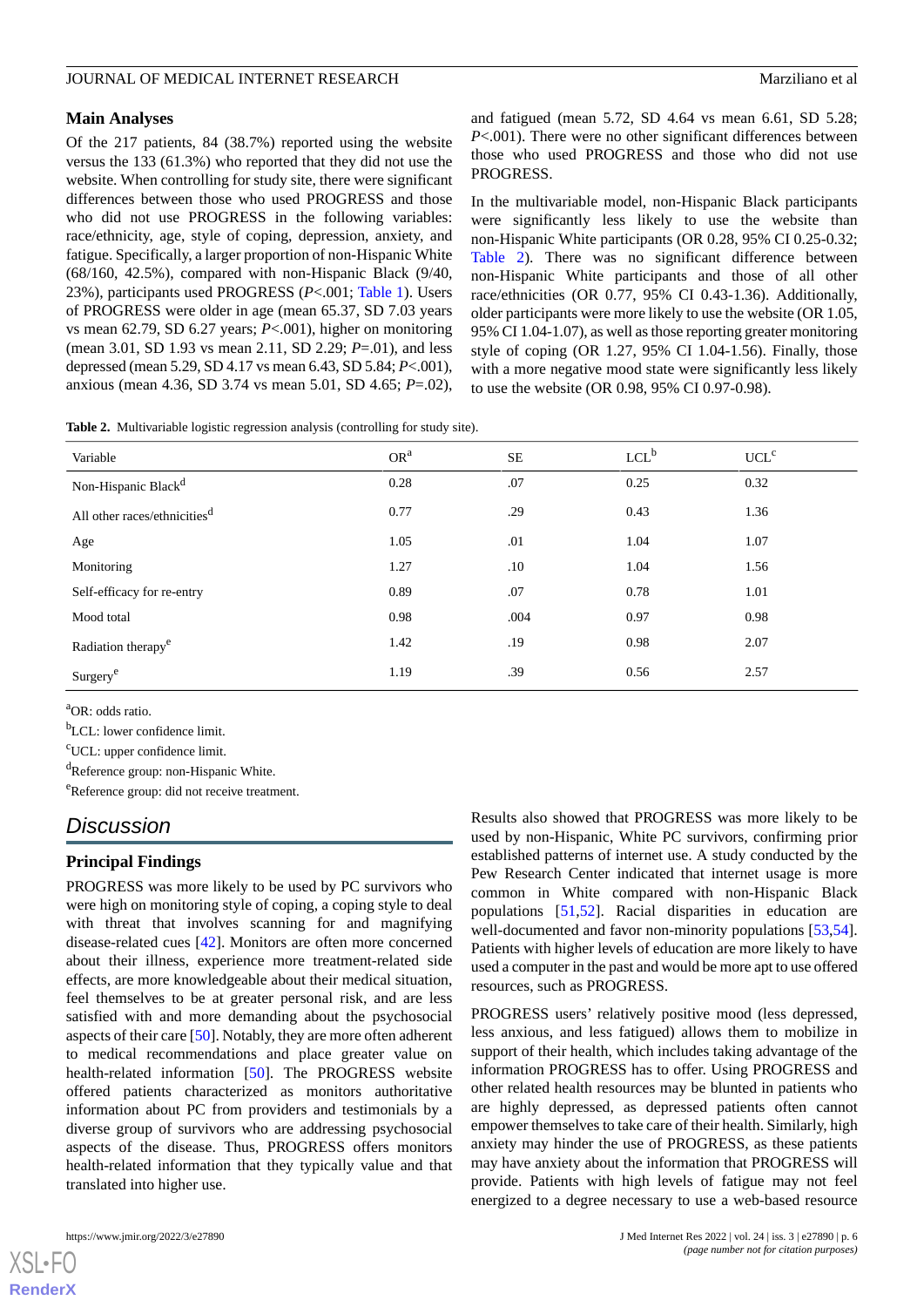such as PROGRESS. Our results also showed that older patients were more likely to use PROGRESS. Though this finding was statistically significant, it was not clinically significant, with an average age of 65.37 years compared with 62.79 years. It is encouraging that older men are using this web-based resource, as PC survivors more generally are an older demographic given the average age of diagnosis is 66 years old [[1\]](#page-6-0). Analyzing age as a categorical variable produces the same results. It is possible that the older participants were more motivated to use the site or that this finding is due to chance, as the numbers for each individual group are not that large.

The study findings highlight the need for strategies to increase patient engagement with web-based tools, as less than 40% of the intervention group reported that they used PROGRESS. Engagement needs to go beyond the commonly accepted development and access strategies, such as ensuring access to a computer and the internet (eg, providing tablets in clinic during down time), ensuring comfort with using a computer and the internet, using language and terminology appropriate for a low health-literate population, incorporating culturally targeted material into the program, and prompting use through text message or email reminders. The value of the recommended services needs to be clearly communicated, and if possible, gamification elements, such as badges or virtual competition with other users, can be incorporated.

Indeed, our study team did engage in a thoughtful, iterative process to design the PROGRESS website that included stakeholder feedback. Based on the initial design phase and the usability testing, the PROGRESS site was very positively evaluated. We think that this highlights the need for ongoing usability and acceptability testing, rather than collecting these data at one time point prior to intervention launch. This experience has suggested that, for future studies, researchers should build in a regular review of usage, usability, and acceptability and devise a plan for how to handle the responses if certain intervention components are not well-received. Collecting these data longitudinally during the RCT phase may not be able to inform the intervention being tested, but it would be useful to inform future interventions.

Low patient engagement is a threat to efforts to evaluate the efficacy of web-based tools. Before beginning a research study, power calculations are needed to ascertain sample size requirements necessary to detect clinically meaningful differences. Understanding that all of those enrolled in the intervention arm may not actually engage with the intervention may alter researchers' plans for how many patients to enroll. On a related note, researchers may, a priori, plan to conduct their analyses in 2 ways: first, comparing intervention and control, and second, comparing within the intervention arm, users with nonusers. In addition, rather than "using website" as a simple binary variable, future research should employ more sophisticated website use tracking features that allow investigators to capture detailed website use, such as time spent with each page, pages with most views, and number of downloads.

### **Limitations**

This study is not without its limitations. First, the sample was highly homogenous and was mostly non-Hispanic White and high income, and thus, the results may not be generalizable to other, more diverse patient groups. Second, our "website use" variable was binary and therefore did not allow us to evaluate the full continuum of website usage from those who never logged in to the super-users who used PROGRESS over and over again. These limitations aside, we believe our study substantially contributes to the literature characterizing the patient profile of a web-based resource user.

#### **Conclusions**

Our study showed that, compared with nonusers, users of PROGRESS, a website for PC survivors, were more likely to be non-Hispanic White (compared with non-Hispanic Black participants), be older in age, have a higher monitoring style of coping, and have experienced higher levels of positive mood. Improved engagement features need to be developed and evaluated to increase the perceived value to patients. Additionally, the existence of a user patient profile indicates the potential to tailor web-based resources accordingly.

#### **Acknowledgments**

The study was funded by the National Cancer Institute (R01CA224918, P30CA006927, P30CA072720, and T32CA009035), the National Center for Advancing Translational Sciences (UL1TR003017), the Centers for Disease Control and Prevention (U01OH011690), and the American Cancer Society (RSG-15-021-01-CPPB).

#### <span id="page-6-0"></span>**Conflicts of Interest**

<span id="page-6-1"></span>None declared.

#### **References**

- 1. Key Statistics in Prostate Cancer. American Cancer Society. URL: [https://www.cancer.org/cancer/prostate-cancer/about/](https://www.cancer.org/cancer/prostate-cancer/about/key-statistics.html) [key-statistics.html](https://www.cancer.org/cancer/prostate-cancer/about/key-statistics.html) [accessed 2020-10-18]
- 2. Ávila M, Patel L, López S, Cortés-Sanabria L, Garin O, Pont À, et al. Patient-reported outcomes after treatment for clinically localized prostate cancer: A systematic review and meta-analysis. Cancer Treat Rev 2018 May;66:23-44. [doi: [10.1016/j.ctrv.2018.03.005](http://dx.doi.org/10.1016/j.ctrv.2018.03.005)] [Medline: [29673922](http://www.ncbi.nlm.nih.gov/entrez/query.fcgi?cmd=Retrieve&db=PubMed&list_uids=29673922&dopt=Abstract)]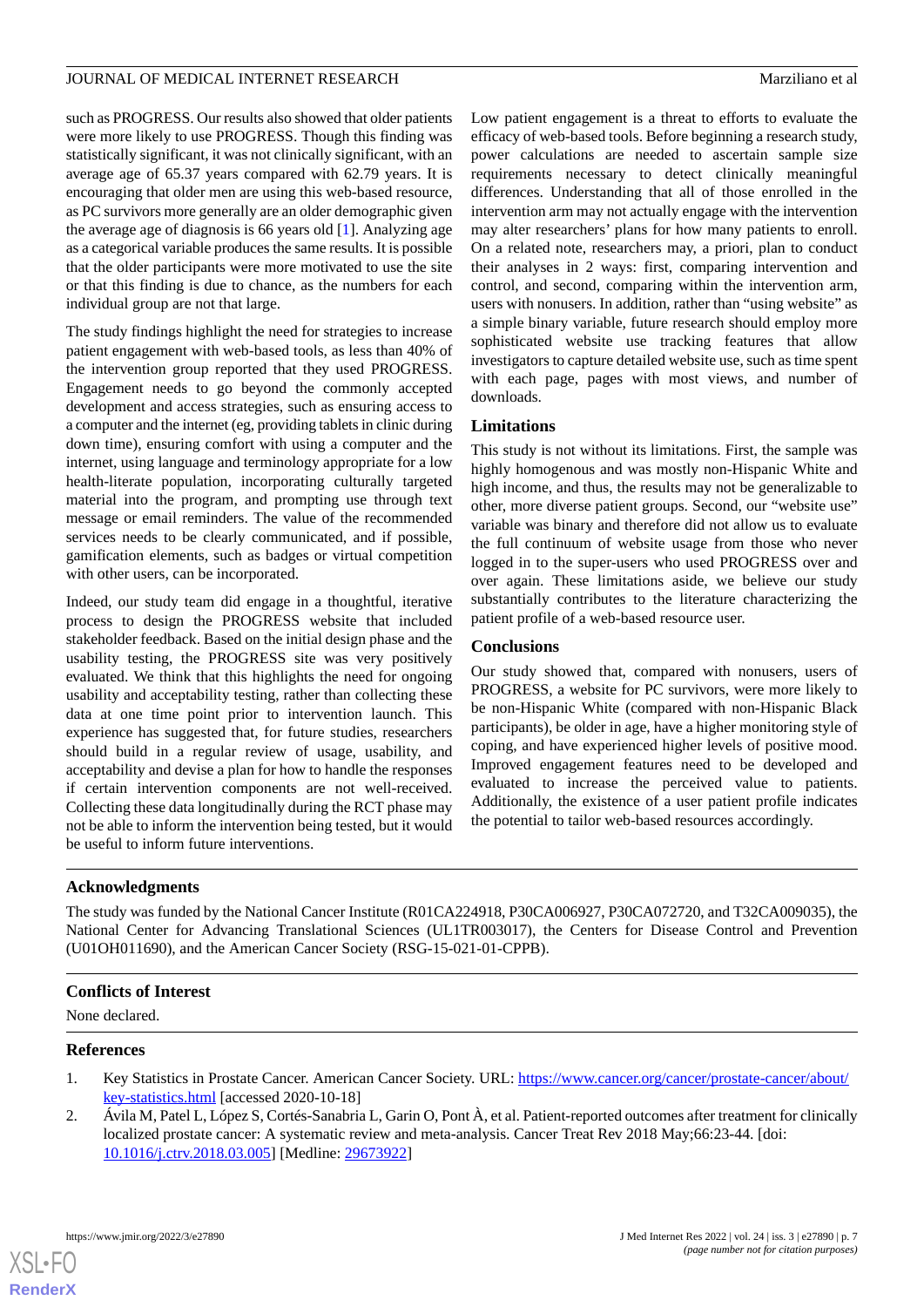- <span id="page-7-0"></span>3. Chen C, Chen Z, Wang K, Hu L, Xu R, He X. Comparisons of health-related quality of life among surgery and radiotherapy for localized prostate cancer: a systematic review and meta-analysis. Oncotarget 2017 Nov 17;8(58):99057-99065 [[FREE](https://www.oncotarget.com/lookup/doi/10.18632/oncotarget.21519) [Full text\]](https://www.oncotarget.com/lookup/doi/10.18632/oncotarget.21519) [doi: [10.18632/oncotarget.21519](http://dx.doi.org/10.18632/oncotarget.21519)] [Medline: [29228751\]](http://www.ncbi.nlm.nih.gov/entrez/query.fcgi?cmd=Retrieve&db=PubMed&list_uids=29228751&dopt=Abstract)
- <span id="page-7-1"></span>4. De Sousa A, Sonavane S, Mehta J. Psychological aspects of prostate cancer: a clinical review. Prostate Cancer Prostatic Dis 2012 Jun;15(2):120-127. [doi: [10.1038/pcan.2011.66](http://dx.doi.org/10.1038/pcan.2011.66)] [Medline: [22212706](http://www.ncbi.nlm.nih.gov/entrez/query.fcgi?cmd=Retrieve&db=PubMed&list_uids=22212706&dopt=Abstract)]
- 5. Sharpley CF, Bitsika V, Christie DRH. "The Worst Thing Was…": prostate cancer patients' evaluations of their diagnosis and treatment experiences. Am J Mens Health 2018 Sep;12(5):1503-1509 [\[FREE Full text\]](https://journals.sagepub.com/doi/10.1177/1557988318772752?url_ver=Z39.88-2003&rfr_id=ori:rid:crossref.org&rfr_dat=cr_pub%3dpubmed) [doi: [10.1177/1557988318772752\]](http://dx.doi.org/10.1177/1557988318772752) [Medline: [29708020](http://www.ncbi.nlm.nih.gov/entrez/query.fcgi?cmd=Retrieve&db=PubMed&list_uids=29708020&dopt=Abstract)]
- <span id="page-7-2"></span>6. Deimling GT, Bowman KF, Sterns S, Wagner LJ, Kahana B. Cancer-related health worries and psychological distress among older adult, long-term cancer survivors. Psychooncology 2006 Apr;15(4):306-320. [doi: [10.1002/pon.955](http://dx.doi.org/10.1002/pon.955)] [Medline: [16041841](http://www.ncbi.nlm.nih.gov/entrez/query.fcgi?cmd=Retrieve&db=PubMed&list_uids=16041841&dopt=Abstract)]
- <span id="page-7-3"></span>7. Bellizzi KM, Latini DM, Cowan JE, DuChane J, Carroll PR. Fear of recurrence, symptom burden, and health-related quality of life in men with prostate cancer. Urology 2008 Dec;72(6):1269-1273. [doi: [10.1016/j.urology.2007.12.084](http://dx.doi.org/10.1016/j.urology.2007.12.084)] [Medline: [18342930](http://www.ncbi.nlm.nih.gov/entrez/query.fcgi?cmd=Retrieve&db=PubMed&list_uids=18342930&dopt=Abstract)]
- <span id="page-7-4"></span>8. Campbell LC, Keefe FJ, Scipio C, McKee DC, Edwards CL, Herman SH, et al. Facilitating research participation and improving quality of life for African American prostate cancer survivors and their intimate partners. A pilot study of telephone-based coping skills training. Cancer 2007 Jan 15;109(2 Suppl):414-424 [\[FREE Full text](https://doi.org/10.1002/cncr.22355)] [doi: [10.1002/cncr.22355\]](http://dx.doi.org/10.1002/cncr.22355) [Medline: [17173280](http://www.ncbi.nlm.nih.gov/entrez/query.fcgi?cmd=Retrieve&db=PubMed&list_uids=17173280&dopt=Abstract)]
- <span id="page-7-5"></span>9. Harden J, Northouse L, Cimprich B, Pohl JM, Liang J, Kershaw T. The influence of developmental life stage on quality of life in survivors of prostate cancer and their partners. J Cancer Surviv 2008 Jun;2(2):84-94 [\[FREE Full text\]](http://europepmc.org/abstract/MED/18648977) [doi: [10.1007/s11764-008-0048-z](http://dx.doi.org/10.1007/s11764-008-0048-z)] [Medline: [18648977\]](http://www.ncbi.nlm.nih.gov/entrez/query.fcgi?cmd=Retrieve&db=PubMed&list_uids=18648977&dopt=Abstract)
- <span id="page-7-6"></span>10. Irene Su H, Stark S, Kwan B, Boles S, Chingos D, Ehren J, et al. Efficacy of a web-based women's health survivorship care plan for young breast cancer survivors: a randomized controlled trial. Breast Cancer Res Treat 2019 Aug;176(3):579-589 [[FREE Full text](http://europepmc.org/abstract/MED/31054032)] [doi: [10.1007/s10549-019-05260-6\]](http://dx.doi.org/10.1007/s10549-019-05260-6) [Medline: [31054032](http://www.ncbi.nlm.nih.gov/entrez/query.fcgi?cmd=Retrieve&db=PubMed&list_uids=31054032&dopt=Abstract)]
- <span id="page-7-7"></span>11. Ridner SH, Dietrich MS, Davis AJ, Sinclair V. A randomized clinical trial comparing the impact of a web-based multimedia intervention versus an educational pamphlet on patient outcomes in breast cancer survivors with chronic secondary lymphedema. J Womens Health (Larchmt) 2020 May;29(5):734-744 [\[FREE Full text\]](http://europepmc.org/abstract/MED/31314661) [doi: [10.1089/jwh.2019.7676](http://dx.doi.org/10.1089/jwh.2019.7676)] [Medline: [31314661](http://www.ncbi.nlm.nih.gov/entrez/query.fcgi?cmd=Retrieve&db=PubMed&list_uids=31314661&dopt=Abstract)]
- <span id="page-7-8"></span>12. Coups EJ, Manne SL, Ohman Strickland P, Hilgart M, Goydos JS, Heckman CJ, et al. Randomized controlled trial of the mySmartSkin web-based intervention to promote skin self-examination and sun protection behaviors among individuals diagnosed with melanoma: study design and baseline characteristics. Contemp Clin Trials 2019 Aug;83:117-127 [[FREE](http://europepmc.org/abstract/MED/31255801) [Full text\]](http://europepmc.org/abstract/MED/31255801) [doi: [10.1016/j.cct.2019.06.014\]](http://dx.doi.org/10.1016/j.cct.2019.06.014) [Medline: [31255801\]](http://www.ncbi.nlm.nih.gov/entrez/query.fcgi?cmd=Retrieve&db=PubMed&list_uids=31255801&dopt=Abstract)
- 13. Quinn GP, Bowman Curci M, Reich RR, Gwede CK, Meade CD, ENRICH/ECHO Working Group, et al. Impact of a web-based reproductive health training program: ENRICH (Educating Nurses about Reproductive Issues in Cancer Healthcare). Psychooncology 2019 May;28(5):1096-1101 [[FREE Full text\]](http://europepmc.org/abstract/MED/30882960) [doi: [10.1002/pon.5063](http://dx.doi.org/10.1002/pon.5063)] [Medline: [30882960](http://www.ncbi.nlm.nih.gov/entrez/query.fcgi?cmd=Retrieve&db=PubMed&list_uids=30882960&dopt=Abstract)]
- <span id="page-7-11"></span><span id="page-7-10"></span>14. Baptista S, Teles Sampaio E, Heleno B, Azevedo LF, Martins C. Web-based versus usual care and other formats of decision aids to support prostate cancer screening decisions: systematic review and meta-analysis. J Med Internet Res 2018 Jun 26;20(6):e228 [\[FREE Full text](https://www.jmir.org/2018/6/e228/)] [doi: [10.2196/jmir.9070](http://dx.doi.org/10.2196/jmir.9070)] [Medline: [29945857](http://www.ncbi.nlm.nih.gov/entrez/query.fcgi?cmd=Retrieve&db=PubMed&list_uids=29945857&dopt=Abstract)]
- 15. Diefenbach MA, Benedict C, Miller SM, Stanton AL, Ropka ME, Wen K, et al. Examining the impact of a multimedia intervention on treatment decision-making among newly diagnosed prostate cancer patients: results from a nationwide RCT. Transl Behav Med 2018 Nov 21;8(6):876-886 [\[FREE Full text](http://europepmc.org/abstract/MED/29982747)] [doi: [10.1093/tbm/iby066](http://dx.doi.org/10.1093/tbm/iby066)] [Medline: [29982747\]](http://www.ncbi.nlm.nih.gov/entrez/query.fcgi?cmd=Retrieve&db=PubMed&list_uids=29982747&dopt=Abstract)
- 16. Diefenbach MA, Mohamed NE, Butz BP, Bar-Chama N, Stock R, Cesaretti J, et al. Acceptability and preliminary feasibility of an internet/CD-ROM-based education and decision program for early-stage prostate cancer patients: randomized pilot study. J Med Internet Res 2012 Jan 13;14(1):e6 [[FREE Full text](https://www.jmir.org/2012/1/e6/)] [doi: [10.2196/jmir.1891](http://dx.doi.org/10.2196/jmir.1891)] [Medline: [22246148\]](http://www.ncbi.nlm.nih.gov/entrez/query.fcgi?cmd=Retrieve&db=PubMed&list_uids=22246148&dopt=Abstract)
- 17. Ellison GL, Weinrich SP, Lou M, Xu H, Powell IJ, Baquet CR. A randomized trial comparing web-based decision aids on prostate cancer knowledge for African-American men. J Natl Med Assoc 2008 Oct;100(10):1139-1145 [[FREE Full text](http://europepmc.org/abstract/MED/18942274)] [doi: [10.1016/s0027-9684\(15\)31481-4](http://dx.doi.org/10.1016/s0027-9684(15)31481-4)] [Medline: [18942274](http://www.ncbi.nlm.nih.gov/entrez/query.fcgi?cmd=Retrieve&db=PubMed&list_uids=18942274&dopt=Abstract)]
- 18. Tomko C, Davis KM, Luta G, Krist AH, Woolf SH, Taylor KL. A comparison of web-based versus print-based decision AIDS for prostate cancer screening: participants' evaluation and utilization. J Gen Intern Med 2015 Jan;30(1):33-42 [\[FREE](http://europepmc.org/abstract/MED/25183475) [Full text\]](http://europepmc.org/abstract/MED/25183475) [doi: [10.1007/s11606-014-2994-7](http://dx.doi.org/10.1007/s11606-014-2994-7)] [Medline: [25183475](http://www.ncbi.nlm.nih.gov/entrez/query.fcgi?cmd=Retrieve&db=PubMed&list_uids=25183475&dopt=Abstract)]
- <span id="page-7-9"></span>19. Cockle-Hearne J, Barnett D, Hicks J, Simpson M, White I, Faithfull S. A web-based intervention to reduce distress after prostate cancer treatment: development and feasibility of the getting down to coping program in two different clinical settings. JMIR Cancer 2018 Apr 30;4(1):e8 [\[FREE Full text\]](https://cancer.jmir.org/2018/1/e8/) [doi: [10.2196/cancer.8918](http://dx.doi.org/10.2196/cancer.8918)] [Medline: [29712628\]](http://www.ncbi.nlm.nih.gov/entrez/query.fcgi?cmd=Retrieve&db=PubMed&list_uids=29712628&dopt=Abstract)
- 20. Golsteijn RHJ, Bolman C, Peels DA, Volders E, de Vries H, Lechner L. A web-based and print-based computer-tailored physical activity intervention for prostate and colorectal cancer survivors: a comparison of user characteristics and intervention use. J Med Internet Res 2017 Aug 23;19(8):e298 [[FREE Full text](https://www.jmir.org/2017/8/e298/)] [doi: [10.2196/jmir.7838](http://dx.doi.org/10.2196/jmir.7838)] [Medline: [28835353](http://www.ncbi.nlm.nih.gov/entrez/query.fcgi?cmd=Retrieve&db=PubMed&list_uids=28835353&dopt=Abstract)]
- 21. Diefenbach MA, Butz BP. A multimedia interactive education system for prostate cancer patients: development and preliminary evaluation. J Med Internet Res 2004 Jan 21;6(1):e3 [[FREE Full text](https://www.jmir.org/2004/1/e3/)] [doi: [10.2196/jmir.6.1.e3\]](http://dx.doi.org/10.2196/jmir.6.1.e3) [Medline: [15111269](http://www.ncbi.nlm.nih.gov/entrez/query.fcgi?cmd=Retrieve&db=PubMed&list_uids=15111269&dopt=Abstract)]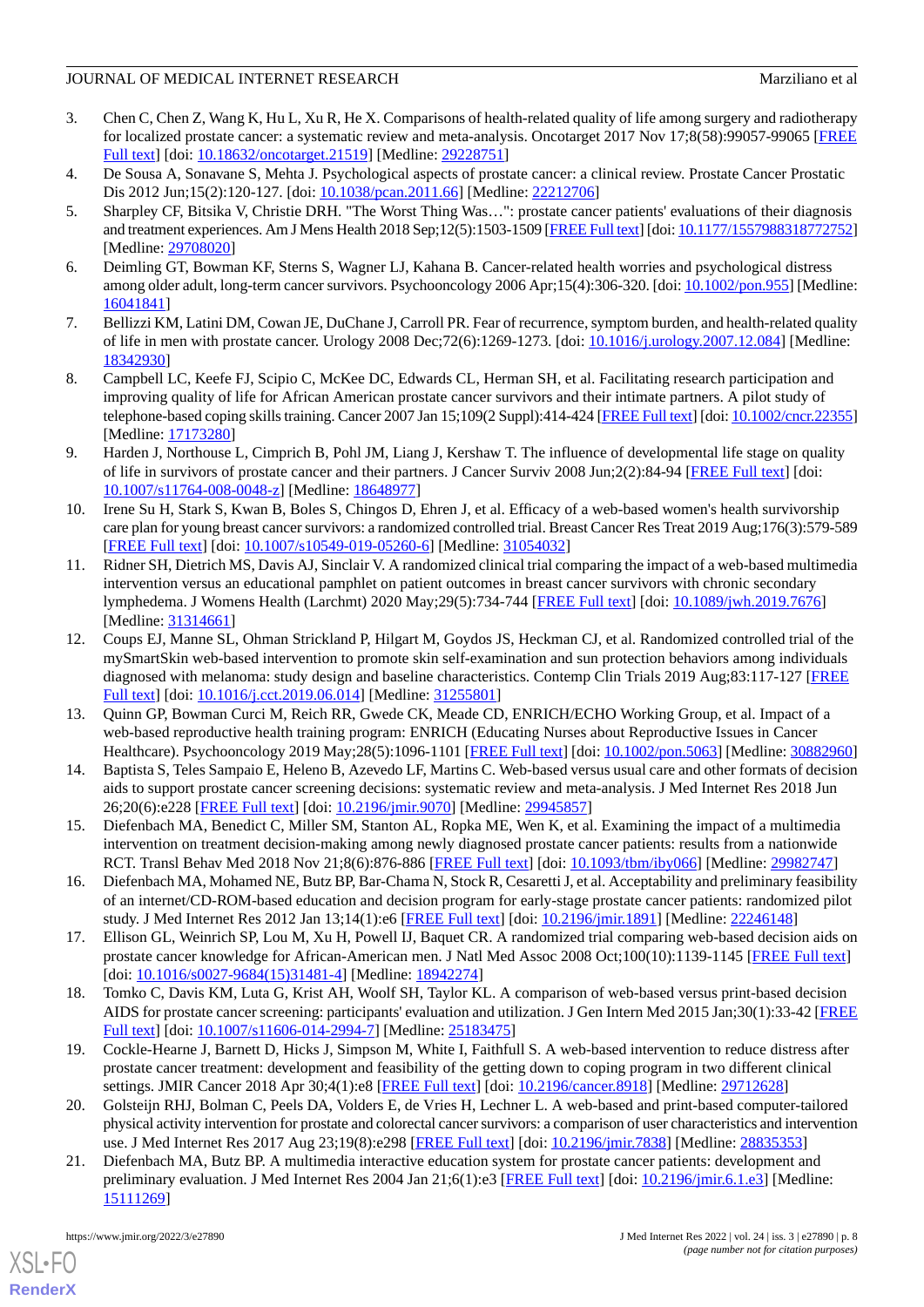- <span id="page-8-0"></span>22. Chung C, Cooper SJ, Cant RP, Connell C, McKay A, Kinsman L, et al. The educational impact of web-based and face-to-face patient deterioration simulation programs: An interventional trial. Nurse Educ Today 2018 May;64:93-98. [doi: [10.1016/j.nedt.2018.01.037\]](http://dx.doi.org/10.1016/j.nedt.2018.01.037) [Medline: [29459198\]](http://www.ncbi.nlm.nih.gov/entrez/query.fcgi?cmd=Retrieve&db=PubMed&list_uids=29459198&dopt=Abstract)
- 23. Liaw SY, Chng DYJ, Wong LF, Ho JTY, Mordiffi SZ, Cooper S, et al. The impact of a Web-based educational program on the recognition and management of deteriorating patients. J Clin Nurs 2017 Dec;26(23-24):4848-4856. [doi: [10.1111/jocn.13955](http://dx.doi.org/10.1111/jocn.13955)] [Medline: [28685966](http://www.ncbi.nlm.nih.gov/entrez/query.fcgi?cmd=Retrieve&db=PubMed&list_uids=28685966&dopt=Abstract)]
- 24. Sowan AK, Idhail JA. Evaluation of an interactive web-based nursing course with streaming videos for medication administration skills. Int J Med Inform 2014 Aug;83(8):592-600. [doi: [10.1016/j.ijmedinf.2014.05.004](http://dx.doi.org/10.1016/j.ijmedinf.2014.05.004)] [Medline: [24930589\]](http://www.ncbi.nlm.nih.gov/entrez/query.fcgi?cmd=Retrieve&db=PubMed&list_uids=24930589&dopt=Abstract)
- 25. Hallett J, Maycock B, Kypri K, Howat P, McManus A. Development of a Web-based alcohol intervention for university students: processes and challenges. Drug Alcohol Rev 2009 Jan;28(1):31-39 [[FREE Full text](https://doi.org/10.1111/j.1465-3362.2008.00008.x)] [doi: [10.1111/j.1465-3362.2008.00008.x\]](http://dx.doi.org/10.1111/j.1465-3362.2008.00008.x) [Medline: [19320673\]](http://www.ncbi.nlm.nih.gov/entrez/query.fcgi?cmd=Retrieve&db=PubMed&list_uids=19320673&dopt=Abstract)
- 26. McRee A, Shoben A, Bauermeister JA, Katz ML, Paskett ED, Reiter PL. Outsmart HPV: Acceptability and short-term effects of a web-based HPV vaccination intervention for young adult gay and bisexual men. Vaccine 2018 Dec 18;36(52):8158-8164 [[FREE Full text](http://europepmc.org/abstract/MED/29331245)] [doi: [10.1016/j.vaccine.2018.01.009\]](http://dx.doi.org/10.1016/j.vaccine.2018.01.009) [Medline: [29331245\]](http://www.ncbi.nlm.nih.gov/entrez/query.fcgi?cmd=Retrieve&db=PubMed&list_uids=29331245&dopt=Abstract)
- <span id="page-8-1"></span>27. Pugatch J, Grenen E, Surla S, Schwarz M, Cole-Lewis H. Information architecture of web-based interventions to improve health outcomes: systematic review. J Med Internet Res 2018 Mar 21;20(3):e97 [\[FREE Full text\]](https://www.jmir.org/2018/3/e97/) [doi: [10.2196/jmir.7867](http://dx.doi.org/10.2196/jmir.7867)] [Medline: [29563076](http://www.ncbi.nlm.nih.gov/entrez/query.fcgi?cmd=Retrieve&db=PubMed&list_uids=29563076&dopt=Abstract)]
- <span id="page-8-2"></span>28. Stawarz K, Preist C, Coyle D. Use of smartphone apps, social media, and web-based resources to support mental health and well-being: online survey. JMIR Ment Health 2019 Jul 12;6(7):e12546 [[FREE Full text\]](https://mental.jmir.org/2019/7/e12546/) [doi: [10.2196/12546](http://dx.doi.org/10.2196/12546)] [Medline: [31301126](http://www.ncbi.nlm.nih.gov/entrez/query.fcgi?cmd=Retrieve&db=PubMed&list_uids=31301126&dopt=Abstract)]
- 29. Speed E, Davison C, Gunnell C. The anonymity paradox in patient engagement: reputation, risk and web-based public feedback. Med Humanit 2016 Jun;42(2):135-140. [doi: [10.1136/medhum-2015-010823](http://dx.doi.org/10.1136/medhum-2015-010823)] [Medline: [26879526\]](http://www.ncbi.nlm.nih.gov/entrez/query.fcgi?cmd=Retrieve&db=PubMed&list_uids=26879526&dopt=Abstract)
- 30. Hilton JF, Barkoff L, Chang O, Halperin L, Ratanawongsa N, Sarkar U, et al. A cross-sectional study of barriers to personal health record use among patients attending a safety-net clinic. PLoS One 2012 Feb 20;7(2):e31888 [[FREE Full text](https://dx.plos.org/10.1371/journal.pone.0031888)] [doi: [10.1371/journal.pone.0031888\]](http://dx.doi.org/10.1371/journal.pone.0031888) [Medline: [22363761](http://www.ncbi.nlm.nih.gov/entrez/query.fcgi?cmd=Retrieve&db=PubMed&list_uids=22363761&dopt=Abstract)]
- <span id="page-8-3"></span>31. Brown LL, Lustria MLA, Rankins J. A review of web-assisted interventions for diabetes management: maximizing the potential for improving health outcomes. J Diabetes Sci Technol 2007 Nov;1(6):892-902 [\[FREE Full text\]](http://europepmc.org/abstract/MED/19885163) [doi: [10.1177/193229680700100615\]](http://dx.doi.org/10.1177/193229680700100615) [Medline: [19885163\]](http://www.ncbi.nlm.nih.gov/entrez/query.fcgi?cmd=Retrieve&db=PubMed&list_uids=19885163&dopt=Abstract)
- <span id="page-8-4"></span>32. Heiniger LE, Smith AB, Olver I, Grimison P, Klein B, Wootten A, et al. e-TC: Development and pilot testing of a web-based intervention to reduce anxiety and depression in survivors of testicular cancer. Eur J Cancer Care (Engl) 2017 Nov;26(6):1. [doi: [10.1111/ecc.12698](http://dx.doi.org/10.1111/ecc.12698)] [Medline: [28544085\]](http://www.ncbi.nlm.nih.gov/entrez/query.fcgi?cmd=Retrieve&db=PubMed&list_uids=28544085&dopt=Abstract)
- <span id="page-8-6"></span><span id="page-8-5"></span>33. Kelders SM, Kok RN, Ossebaard HC, Van Gemert-Pijnen JEWC. Persuasive system design does matter: a systematic review of adherence to web-based interventions. J Med Internet Res 2012 Nov 14;14(6):e152 [\[FREE Full text\]](https://www.jmir.org/2012/6/e152/) [doi: [10.2196/jmir.2104](http://dx.doi.org/10.2196/jmir.2104)] [Medline: [23151820](http://www.ncbi.nlm.nih.gov/entrez/query.fcgi?cmd=Retrieve&db=PubMed&list_uids=23151820&dopt=Abstract)]
- <span id="page-8-7"></span>34. Miller SM, Shoda Y, Hurley K. Applying cognitive-social theory to health-protective behavior: breast self-examination in cancer screening. Psychol Bull 1996 Jan;119(1):70-94. [doi: [10.1037/0033-2909.119.1.70](http://dx.doi.org/10.1037/0033-2909.119.1.70)] [Medline: [8559860\]](http://www.ncbi.nlm.nih.gov/entrez/query.fcgi?cmd=Retrieve&db=PubMed&list_uids=8559860&dopt=Abstract)
- 35. Miller SM, Tagai EK, Wen K, Lee M, Hui SA, Kurtz D, et al. Predictors of adherence to follow-up recommendations after an abnormal Pap smear among underserved inner-city women. Patient Educ Couns 2017 Jul;100(7):1353-1359 [\[FREE Full](http://europepmc.org/abstract/MED/28190541) [text](http://europepmc.org/abstract/MED/28190541)] [doi: [10.1016/j.pec.2017.01.020\]](http://dx.doi.org/10.1016/j.pec.2017.01.020) [Medline: [28190541](http://www.ncbi.nlm.nih.gov/entrez/query.fcgi?cmd=Retrieve&db=PubMed&list_uids=28190541&dopt=Abstract)]
- <span id="page-8-9"></span><span id="page-8-8"></span>36. Marcus AC, Diefenbach MA, Stanton AL, Miller SM, Fleisher L, Raich PC, CISRC Research Team. Cancer patient and survivor research from the cancer information service research consortium: a preview of three large randomized trials and initial lessons learned. J Health Commun 2013;18(5):543-562 [[FREE Full text](http://europepmc.org/abstract/MED/23448232)] [doi: [10.1080/10810730.2012.743629\]](http://dx.doi.org/10.1080/10810730.2012.743629) [Medline: [23448232](http://www.ncbi.nlm.nih.gov/entrez/query.fcgi?cmd=Retrieve&db=PubMed&list_uids=23448232&dopt=Abstract)]
- <span id="page-8-10"></span>37. Wen K, Miller SM, Stanton AL, Fleisher L, Morra ME, Jorge A, et al. The development and preliminary testing of a multimedia patient-provider survivorship communication module for breast cancer survivors. Patient Educ Couns 2012 Aug;88(2):344-349 [\[FREE Full text](http://europepmc.org/abstract/MED/22770812)] [doi: [10.1016/j.pec.2012.02.003\]](http://dx.doi.org/10.1016/j.pec.2012.02.003) [Medline: [22770812](http://www.ncbi.nlm.nih.gov/entrez/query.fcgi?cmd=Retrieve&db=PubMed&list_uids=22770812&dopt=Abstract)]
- <span id="page-8-11"></span>38. Miller SM, Hudson SV, Hui SA, Diefenbach MA, Fleisher L, Raivitch S, et al. Development and preliminary testing of PROGRESS: a Web-based education program for prostate cancer survivors transitioning from active treatment. J Cancer Surviv 2015 Sep;9(3):541-553 [\[FREE Full text\]](http://europepmc.org/abstract/MED/25697335) [doi: [10.1007/s11764-015-0431-5](http://dx.doi.org/10.1007/s11764-015-0431-5)] [Medline: [25697335\]](http://www.ncbi.nlm.nih.gov/entrez/query.fcgi?cmd=Retrieve&db=PubMed&list_uids=25697335&dopt=Abstract)
- <span id="page-8-12"></span>39. Tagai EK, Hudson SV, Diefenbach MA, Xu J, Bator A, Marziliano A, et al. Social and medical risk factors associated with supportive needs in the first year following localized prostate cancer treatment. J Cancer Surviv 2021 Feb 18;15(1):110-118 [[FREE Full text](http://europepmc.org/abstract/MED/32681305)] [doi: [10.1007/s11764-020-00916-5\]](http://dx.doi.org/10.1007/s11764-020-00916-5) [Medline: [32681305](http://www.ncbi.nlm.nih.gov/entrez/query.fcgi?cmd=Retrieve&db=PubMed&list_uids=32681305&dopt=Abstract)]
- 40. Tagai EK, Miller SM, Hudson SV, Diefenbach MA, Handorf E, Bator A, et al. Improved cancer coping from a web-based intervention for prostate cancer survivors: A randomized controlled trial. Psychooncology 2021 Sep;30(9):1466-1475. [doi: [10.1002/pon.5701](http://dx.doi.org/10.1002/pon.5701)] [Medline: [33855796](http://www.ncbi.nlm.nih.gov/entrez/query.fcgi?cmd=Retrieve&db=PubMed&list_uids=33855796&dopt=Abstract)]
- 41. Charlson ME, Pompei P, Ales KL, MacKenzie CR. A new method of classifying prognostic comorbidity in longitudinal studies: development and validation. J Chronic Dis 1987;40(5):373-383. [doi: [10.1016/0021-9681\(87\)90171-8\]](http://dx.doi.org/10.1016/0021-9681(87)90171-8) [Medline: [3558716\]](http://www.ncbi.nlm.nih.gov/entrez/query.fcgi?cmd=Retrieve&db=PubMed&list_uids=3558716&dopt=Abstract)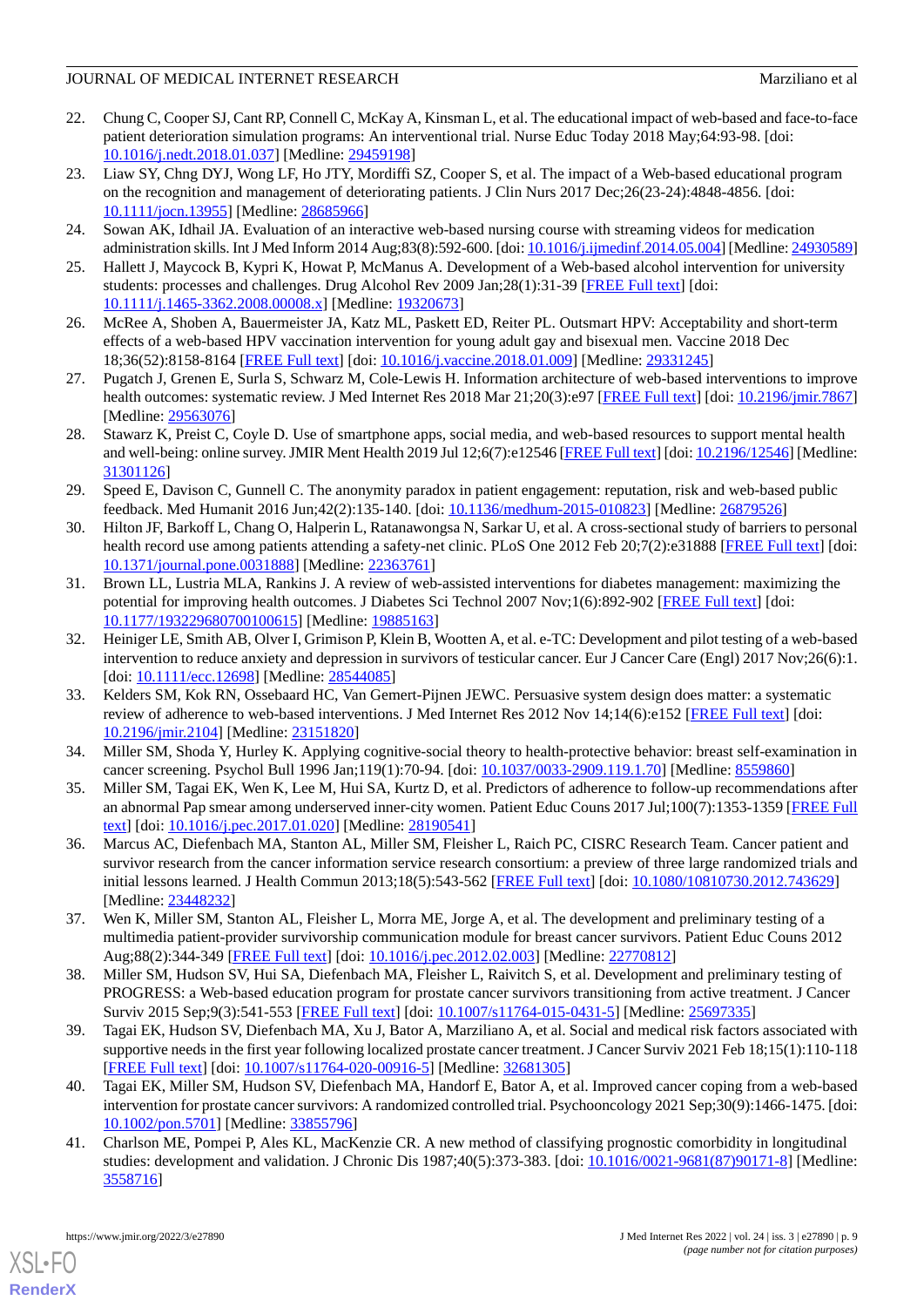- <span id="page-9-0"></span>42. Miller SM. Monitoring and blunting: validation of a questionnaire to assess styles of information seeking under threat. J Pers Soc Psychol 1987 Feb;52(2):345-353. [doi: [10.1037//0022-3514.52.2.345](http://dx.doi.org/10.1037//0022-3514.52.2.345)] [Medline: [3559895](http://www.ncbi.nlm.nih.gov/entrez/query.fcgi?cmd=Retrieve&db=PubMed&list_uids=3559895&dopt=Abstract)]
- <span id="page-9-1"></span>43. Parker RM, Baker DW, Williams MV, Nurss JR. The test of functional health literacy in adults: a new instrument for measuring patients' literacy skills. J Gen Intern Med 1995 Oct;10(10):537-541. [doi: [10.1007/BF02640361\]](http://dx.doi.org/10.1007/BF02640361) [Medline: [8576769\]](http://www.ncbi.nlm.nih.gov/entrez/query.fcgi?cmd=Retrieve&db=PubMed&list_uids=8576769&dopt=Abstract)
- <span id="page-9-3"></span><span id="page-9-2"></span>44. Chew LD, Bradley KA, Boyko EJ. Brief questions to identify patients with inadequate health literacy. Fam Med 2004 Sep;36(8):588-594 [[FREE Full text](http://www.stfm.org/fmhub/fm2004/September/Lisa588.pdf)] [Medline: [15343421](http://www.ncbi.nlm.nih.gov/entrez/query.fcgi?cmd=Retrieve&db=PubMed&list_uids=15343421&dopt=Abstract)]
- <span id="page-9-4"></span>45. Anderson KO, Dowds BN, Pelletz RE, Edwards WT, Peeters-Asdourian C. Development and initial validation of a scale to measure self-efficacy beliefs in patients with chronic pain. Pain 1995 Oct;63(1):77-83. [doi: [10.1016/0304-3959\(95\)00021-J](http://dx.doi.org/10.1016/0304-3959(95)00021-J)] [Medline: [8577493\]](http://www.ncbi.nlm.nih.gov/entrez/query.fcgi?cmd=Retrieve&db=PubMed&list_uids=8577493&dopt=Abstract)
- <span id="page-9-5"></span>46. Curran SL, Andrykowski MA, Studts JL. Short Form of the Profile of Mood States (POMS-SF): Psychometric information. Psychological Assessment 1995;7(1):80-83. [doi: [10.1037/1040-3590.7.1.80\]](http://dx.doi.org/10.1037/1040-3590.7.1.80)
- <span id="page-9-7"></span><span id="page-9-6"></span>47. Radloff LS. The CES-D Scale. Applied Psychological Measurement 2016 Jul 26;1(3):385-401. [doi: [10.1177/014662167700100306\]](http://dx.doi.org/10.1177/014662167700100306)
- 48. IBM SPSS software. IBM Corp. URL: <https://www.ibm.com/analytics/spss-statistics-software> [accessed 2022-02-12]
- <span id="page-9-8"></span>49. R Core Team. R: A language and environment for statistical computing. R Foundation for Statistical Computing. 2013. URL: <http://www.R-project.org/> [accessed 2022-02-12]
- <span id="page-9-9"></span>50. Roussi P, Miller SM. Monitoring style of coping with cancer related threats: a review of the literature. J Behav Med 2014 Oct;37(5):931-954 [\[FREE Full text\]](http://europepmc.org/abstract/MED/24488543) [doi: [10.1007/s10865-014-9553-x](http://dx.doi.org/10.1007/s10865-014-9553-x)] [Medline: [24488543\]](http://www.ncbi.nlm.nih.gov/entrez/query.fcgi?cmd=Retrieve&db=PubMed&list_uids=24488543&dopt=Abstract)
- <span id="page-9-10"></span>51. Internet/Broadband Fact Sheet. Pew Research Center. 2019. URL: [https://www.pewresearch.org/internet/fact-sheet/](https://www.pewresearch.org/internet/fact-sheet/internet-broadband/) [internet-broadband/](https://www.pewresearch.org/internet/fact-sheet/internet-broadband/) [accessed 2020-10-10]
- <span id="page-9-12"></span><span id="page-9-11"></span>52. Internet Health Resources. Pew Research Center. 2003 Jul 16. URL: [https://www.pewresearch.org/internet/2003/07/16/](https://www.pewresearch.org/internet/2003/07/16/internet-health-resources/) [internet-health-resources/](https://www.pewresearch.org/internet/2003/07/16/internet-health-resources/) [accessed 2020-12-10]
- 53. Bacharach VR, Baumeister AA, Furr RM. Racial and gender science achievement gaps in secondary education. J Genet Psychol 2003 Mar;164(1):115-126. [doi: [10.1080/00221320309597507](http://dx.doi.org/10.1080/00221320309597507)] [Medline: [12693748\]](http://www.ncbi.nlm.nih.gov/entrez/query.fcgi?cmd=Retrieve&db=PubMed&list_uids=12693748&dopt=Abstract)
- 54. Voight A, Hanson T, O'Malley M, Adekanye L. The racial school climate gap: within-school disparities in students' experiences of safety, support, and connectedness. Am J Community Psychol 2015 Dec;56(3-4):252-267. [doi: [10.1007/s10464-015-9751-x\]](http://dx.doi.org/10.1007/s10464-015-9751-x) [Medline: [26377419](http://www.ncbi.nlm.nih.gov/entrez/query.fcgi?cmd=Retrieve&db=PubMed&list_uids=26377419&dopt=Abstract)]

#### **Abbreviations**

**CES-D:** Center for Epidemiological Studies-Depression subscale **CONSORT:** Consolidated Standards of Reporting Trials **C-SHIP:** Cognitive-Social Health Information Processing **MBSS:** Monitor/Blunter Style Scale **PC:** prostate cancer **POMS-SF:** Profile of Mood States Short Form **PROGRESS:** Prostate Cancer Survivorship Website **PSA:** prostate specific antigen **RCT:** randomized controlled trial

*Edited by R Kukafka; submitted 12.02.21; peer-reviewed by C Pimentel, J Rowland; comments to author 19.05.21; revised version received 13.09.21; accepted 14.10.21; published 21.03.22*

*Please cite as:*

*Marziliano A, Diefenbach MA, Hudson SV, Tagai EK, Handorf EA, Bator A, Miller SM Demographic and Psychosocial Characteristics Associated With Use of a Prostate Cancer Survivorship Website: Implications From a Multisite Randomized Controlled Trial J Med Internet Res 2022;24(3):e27890 URL: <https://www.jmir.org/2022/3/e27890> doi: [10.2196/27890](http://dx.doi.org/10.2196/27890) PMID:*

©Allison Marziliano, Michael A Diefenbach, Shawna V Hudson, Erin K Tagai, Elizabeth A Handorf, Alicja Bator, Suzanne M Miller. Originally published in the Journal of Medical Internet Research (https://www.jmir.org), 21.03.2022. This is an open-access article distributed under the terms of the Creative Commons Attribution License (https://creativecommons.org/licenses/by/4.0/), which permits unrestricted use, distribution, and reproduction in any medium, provided the original work, first published in the